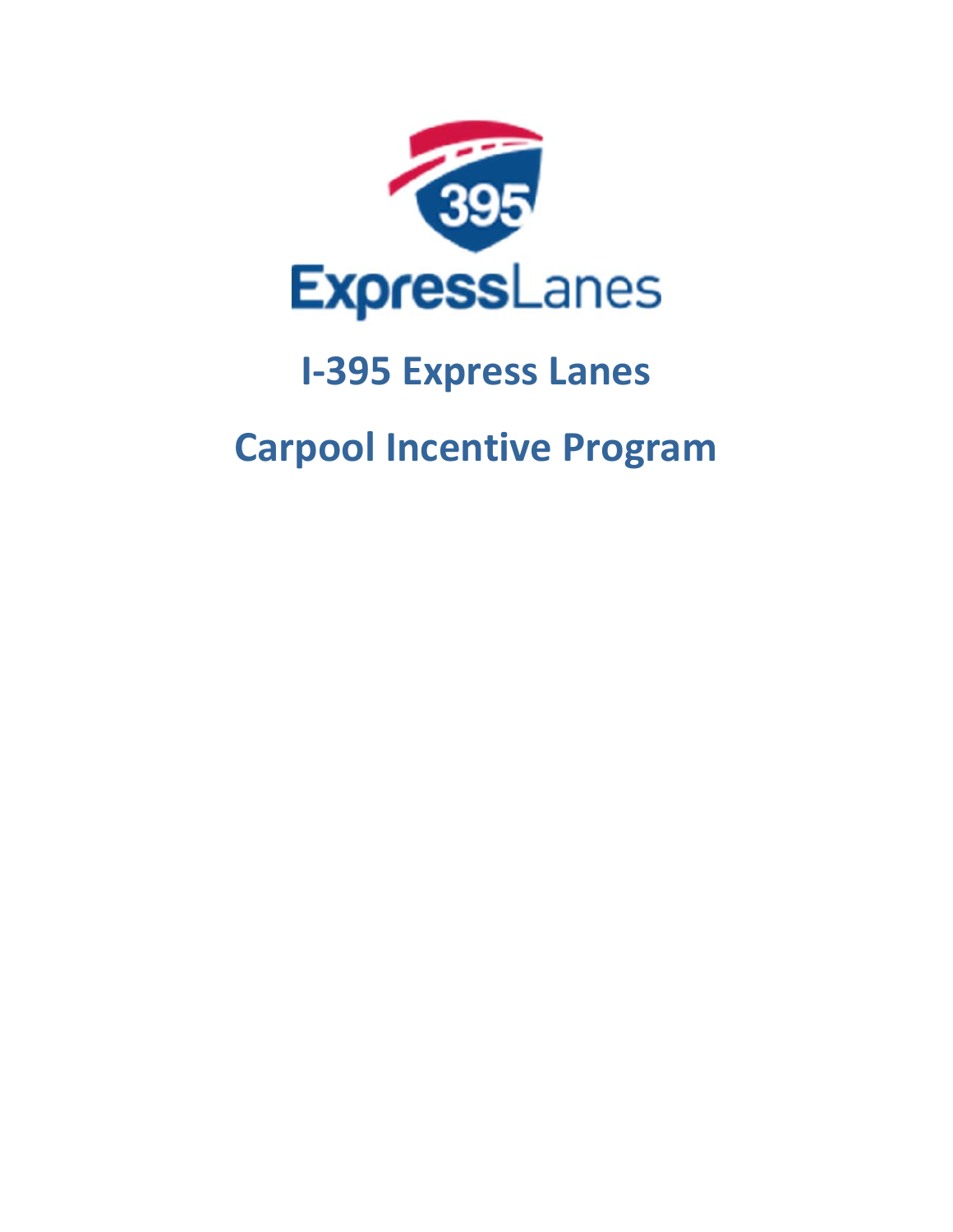



#### **I‐395 Express Lanes Project**

The I-395 Express Lanes project will extend the existing I-95/395 Express Lanes for eight miles north to near the D.C. line. The project will convert the existing HOV lanes on I-395 to three High Occupancy Toll (HOT) lanes, which can be used by HOV 3+ vehicles for free, and by other permitted vehicles for a fee (toll). Vanpools and carpools with three or more people in the vehicle will continue to travel for free with an E-ZPass® Flex $s$ M set to HOV mode. Those willing to pay a toll will be able to access the Lanes  $24/7$  with an E-ZPass®. For more information about the I-395 Express Lanes project and how to use the Express Lanes, visit www.395ExpressLanes.com.

The Virginia Department of Transportation (VDOT), in partnership with the Virginia Department of Rail and Public Transportation (DRPT) and working with the project's General Engineering Contractor, Concessionaire, local jurisdictions and transportation planning and service provider stakeholder developed a Network Transportation Management Plan (TMP) to minimize work zone impacts during construction of the Express Lanes.

## **I‐395 Express Lanes Carpool Incentive Program**

One of the strategies developed for the Network TMP is a carpool incentive program designed to increase the number of carpools traveling I-395. An existing



'Pool Rewards program, through Commuter Connections, provides up to \$130 over 90 days for new carpoolers through a trip-tracking process. Starting January 1, 2018, to further incentivize carpooling in the I-395 corridor, the 'Pool Rewards program will offer an additional \$100 to participants who join a new three-person carpool or add a third person to an existing two-person carpool during a three-month period for new carpools in the I-395 corridor.

For more information, please contact staff at ridematching@mwcog.org or call 1-800-745-RIDE.